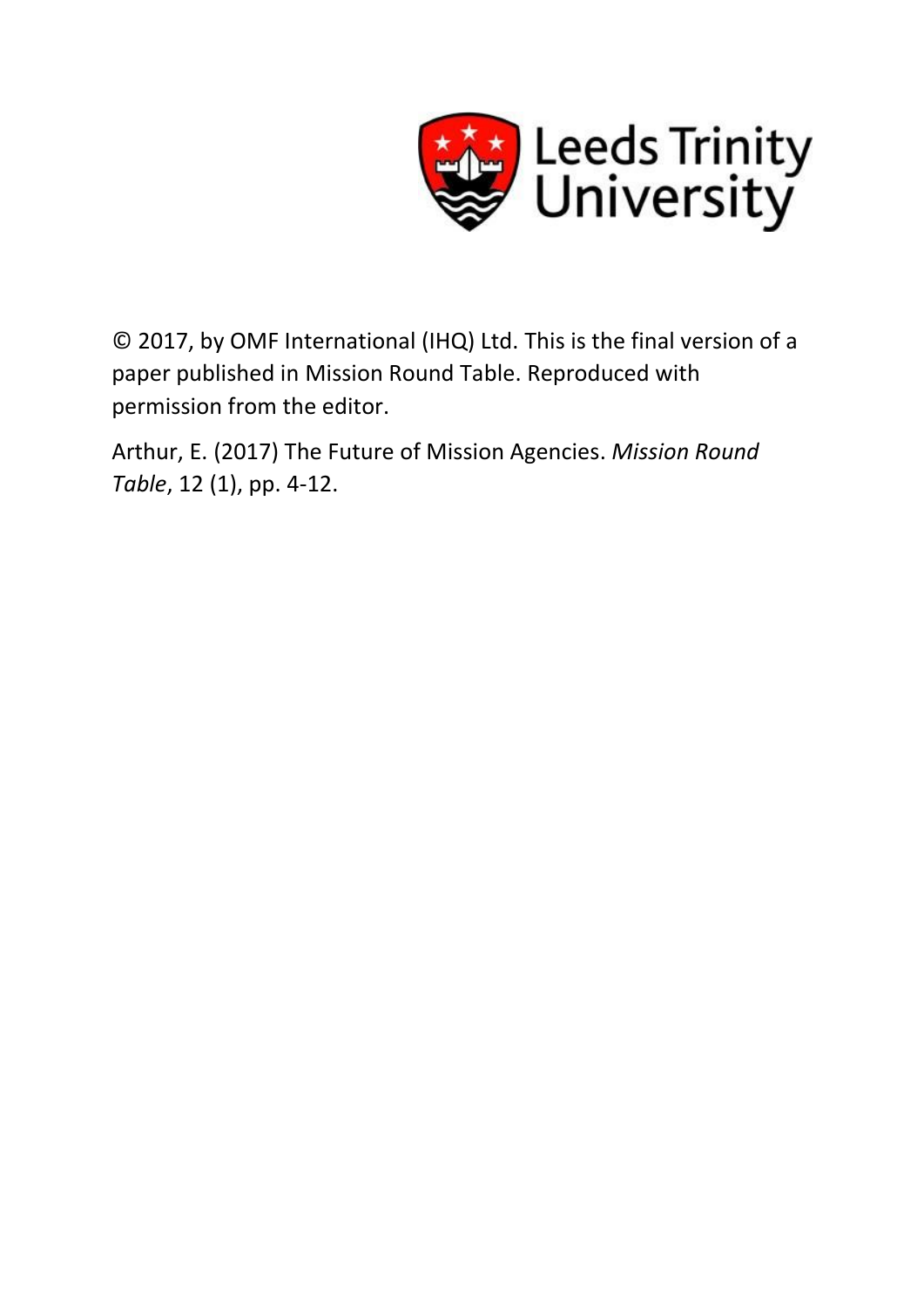

## **Eddie Arthur**

Eddie has worked with Wycliffe Bible Translators for over thirty years. He and his wife Sue were part of a translation team in Ivory Coast and Eddie has been involved in a number of leadership and training roles in Africa and the UK. He was also seconded to Global Connections, the UK network for Churches and mission agencies. Eddie is a part time consultant and pursuing a PhD in Theology and Religious Studies at Leeds Trinity University. He blogs regularly on missiology and Bible translation at www.kouya.net.

# **The Future of Mission Agencies**

## **1. Introduction**

Before proceeding, we need to briefly define what we mean by the term "mission agencies." Ralph Winter distinguishes between two types of church structure: the settled church structure or modality, and the missional structure or sodality.<sup>1</sup> However, though Winter's definition is widely used and discussed (see 3.1 below), it is too broad a term for our needs, covering, as it does, a wide range of structures not all of which would be termed mission agencies.

In historical terms, the genesis of mission agencies is often traced back to Carey's 1792 *Enquiry into the Obligation of Christians, to use Means for the Conversion of the Heathen* and the subsequent founding of the Baptist Missionary Society.2 Carey suggested the establishment of voluntary societies with the purpose of enabling Protestant Christians to serve as missionaries in faraway places. These societies would be governed by independent boards that would take care of the necessary administration and recruitment in the UK. Over two hundred years later, most missionary agencies are still run on broadly similar lines to those suggested by Carey, though with the added complexity which comes from being international organisations with administrative and governance structures in a number of countries.

It is difficult to define agencies in terms of what they do. The primary purpose of the earlier mission agencies was evangelistic, though education and medical work were often part of their remit as well. Latterly, specialist organisations have come into being that focus on areas such as support for the persecuted church, Bible translation,

relief and development, and other areas of social action.

Equally, it is difficult to define mission agencies in terms of their relationship to churches. Some, such as Wycliffe Bible Translators, are governed independently of any church or denominational structure. Others, such as Grace Baptist Mission, are quasi-independent, as the missionary arm of a denomination. The Anglican CMS shares many of the characteristics of a mission agency, but is actually a community of the Church of England—a missional and dispersed expression of the Church. Moving a step further, there are also churches and denominations that are involved in overseas mission work without any intervening agency structure.

Practically speaking, within the UK context, the simplest way to identify evangelical agencies is by looking at organisations which self-identify as such through membership in Global Connections, a network of UK agencies, churches, colleges, and support services.3 This excludes a small number of agencies that have chosen not to join Global Connections, but it does include the vast majority.

Even this definition leaves us with a wide range of organisations to consider. For the purposes of this paper, we will concentrate principally on what Fiedler terms "faith missions"—those which "trace their origins, or the origins of their principles, directly or indirectly back to the China Inland Mission."4 This includes most of the larger, well-known agencies such as OMF, AIM, SIM, and Wycliffe. These agencies place missionaries across the world and have links to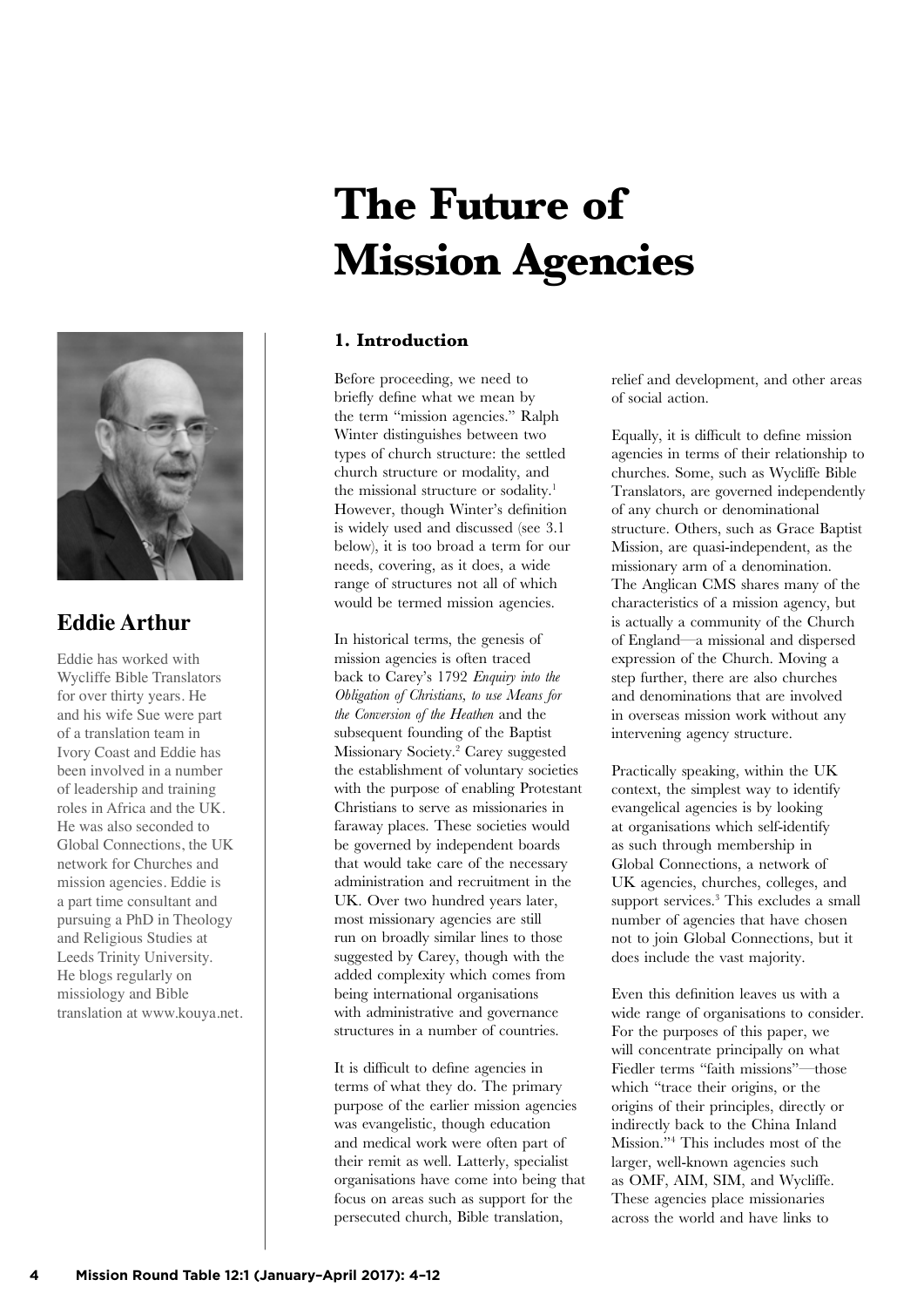many churches and denominations but are not ultimately responsible to any particular church group.

## **1.1. The historical context**

Evangelical missions developed at a time when it was possible to conceive of the world as being divided into the Christian West and the non-Christian rest. The distinction between the two was clear and mission could be distinguished from other forms of Christian service because it involved travelling out of the Christian world into the non-Christian one.

The political world in which the British mission agencies developed was one dominated by Empire. The places to which British agencies were sending missionaries were also very often the same places that became colonies of the British Empire. Though the relationship between the colonial authorities and missionaries was complex, they did, to some extent, become closely entwined, with the government seeing missionaries as part of the strategy for expanding colonial reach.5 From the point of view of those receiving the missionaries, it could be very difficult to separate out the religious agenda of the missionaries from the political and commercial agenda of their colonial overseers. There was also an inevitable power gap; the missionaries being seen to be backed by the vast wealth and military power of the empire.

Mission agencies developed in an intellectual climate dominated by the Enlightenment and a period of rapid technological development. Agencies tended to be highly pragmatic organisations which rapidly adopted new practices from the business and commercial world in order to further the missionary cause.6 Over the succeeding 200 years, mission agencies have also been quick to adopt new technologies such as radio, computers,

and the internet for the spread of their work. At the same time the separation of the sacred and secular, associated with the Enlightenment, tended to distance missionaries from the people they were serving, as they often failed to appreciate the complex spiritual worldviews of many societies worldwide.7

## **1.2. The situation today**

## **1.2.1 Religion**

Over the last fifty years the religious profile of the world has changed dramatically. What Andrew Walls calls the Christian centre of gravity has shifted from the West to Africa, Asia, and Latin America.8

Philip Jenkins describes this change:

Already today, the largest Christian communities on the planet are to be found in Africa and Latin America. If we want to visualize a "typical" contemporary Christian, we should think of a woman living in a village in Nigeria or in a Brazilian favela.9

Comparing trends in Uganda and the United Kingdom gives an indication of the process which is underway. Christianity only took root in Uganda around 150 years ago, yet today 75% of the population would describe themselves as Christian.10 By contrast, in 2005 a Manchester University study showed that only 50% of British Christian parents succeeded in passing on their faith to their children,<sup>11</sup> whilst a report by Peter Brierly suggests that the membership of Christian denominations in the UK will fall to under 5% by 2040, compared to just under  $10\%$  in 2005.<sup>12</sup>

Sanneh sums up the cumulative effect of these two trends:

*There is a growing disparity between the worldviews of the growing world church and that of the mission sending churches. The southern churches tend to be spiritually vibrant, expecting God to intervene in situations where their northern counterparts would look for rational, scientific causes and solutions.*

By 1985 there were over 16,500 conversions a day (in Africa), yielding an annual rate of over 6 million. In the same period some 4,300 people were leaving the Church on a daily basis in Europe and North America.13

The different experiences of the church in the West and elsewhere have led to a change in the profile of Christians around the world. In 1800, well over 90% of Christians lived in Europe and North America, whereas in 1990 over  $60\%$ lived in Africa, South America, Asia, and the Pacific, with that proportion increasing each year.14

Evangelical mission agencies that were originally founded to take the gospel to Asia and Africa now work in a context where there is often a higher proportion of Christians on the "mission fields" than in the traditional sending countries.

There is a growing disparity between the worldviews of the growing world church and that of the mission sending churches. The southern churches tend to be spiritually vibrant, expecting God to intervene in situations where their northern counterparts would look for rational, scientific causes and solutions.<sup>15</sup>

There is a danger that the increasingly Christian South will define itself against what they see as the secular and overly liberal North and that this could lead to a new fracture in the church.16 We may already be seeing this demonstrated in the diversity of attitudes to homosexuality within the Anglican Communion.

## **1.2.2. Politics**

Since the Second World War, virtually every country that was once part of the British Empire has been granted independence, fundamentally altering the relationship between the UK and its former colonies.

The relationship between missionaries and local Christians has also shifted. It should no longer be assumed that missionaries will be in charge; they have to learn to work under the direction of local Christian leaders.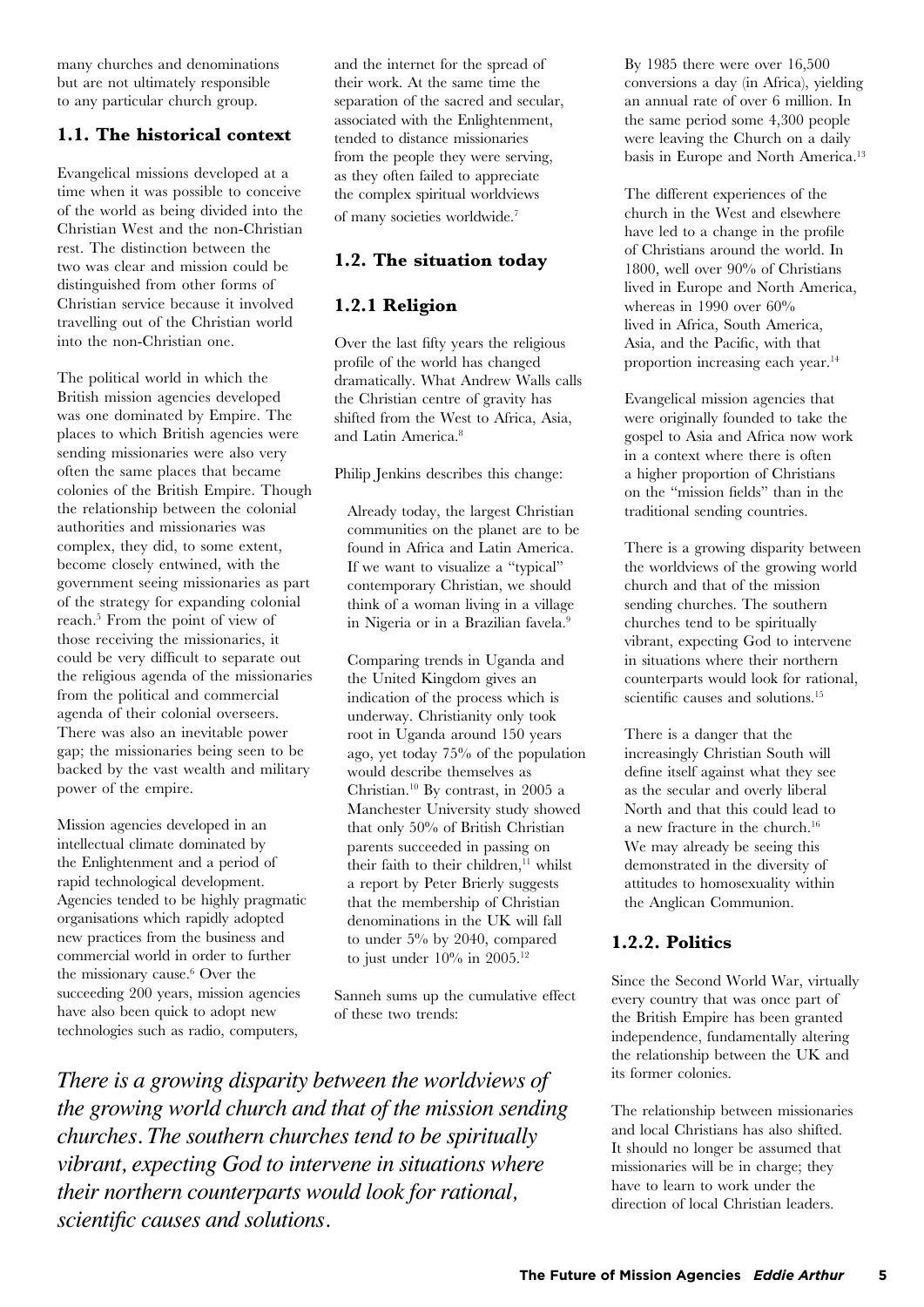*Christian mission has always been carried out within a given context. However, the impact of globalisation is that there is now no such thing as a purely local context. Every situation in the world is informed by the larger global context.*

In the UK, the move away from Empire has been attended by a growth in post-colonial guilt which itself has an impact on mission work. Proselytising mission, which encourages people to change their religious allegiance to Christianity, is no longer seen as appropriate in the contemporary world.17 Lamin Sanneh recounts the story of a British Methodist missionary who discouraged him from converting from Islam to Christianity.18 Evangelical theologian Steve Holmes has demonstrated that societal criticisms of mission are having a growing impact on the way in which church congregations perceive mission agencies and their work.19 Paul Hildreth draws attention to the paradoxical situation in which UK churches are increasingly interested in mission to Muslims, but feel constrained by political correctness as to what they can say.20

At the same time, there is active hostility in the wider secular media towards the work of Christian mission. This can be seen in the comments pages of newspapers or in major publications such as Norman Lewis's *The Missionaries*. 21

It is, perhaps, significant that in 2011 a major survey of the beliefs and habits of evangelical Christians in the UK made no reference to overseas mission.22

## **1.2.3. Globalisation**

Globalisation is the spread of western economic progress and influence throughout the world, in particular through information technology. "It has beneficial potential but also has been the source of a consumer society in the West, a growing gap between rich and poor, ecological destruction, a massive displacement of peoples, and a homogenising force imposing the spirit of Western culture on the cultures of the world."23 Christian mission has always been carried out within a given context. However, the impact of globalisation is that there is now no such thing as a purely local context.

Every situation in the world is informed by the larger global context.<sup>24</sup>

The long held distinction between "home" missions and "foreign" missions or the "mission field" is becoming increasingly redundant in a globalised world. While we will continue to use these terms in this paper, this is a convenience that allows us to avoid lengthy explanations, rather than a reflection of the current situation.

## **1.2.4. Rapid change**

We are living in a period of massive change: the world is increasingly urbanised, communication technology is evolving at a rapid rate, while the economic balance of the world is shifting. The population in Europe and Japan is ageing, while in Africa and other parts of Asia the population is growing at an explosive rate. Across the globe, huge numbers of people are moving to avoid conflict or simply to improve their standards of living. One result of these trends is a huge shift in population towards urban centres and away from rural areas.25 We are living in the midst of these changes today and it is difficult to predict what their impact will be on the future of mission agencies. One thing is clear, however: agencies that wish to respond to these changes will need to be very adaptable.26

#### **1.2.5. UK trends**

We have noted that the church has grown enormously in recent decades across the globe. However, the growth in the world population more or less matches the growth in the church, such that the number of Christians as a percentage of the world population has hardly changed.<sup>27</sup> Therefore the need for evangelistic mission to reach people who have no opportunity to hear about Jesus is as crucial as it ever was.

However, in the UK at least, there is concern that churches and mission

agencies are losing their focus on evangelistic mission. In 1974, the Lausanne Covenant helped evangelicals to recapture the importance of social action as an integral part of mission work.28 However, in the intervening years, the pendulum appears to have swung in the other direction to such an extent that evangelistic proclamation is being sidelined by concerns for climate change, poverty relief, and justice.29 In September 2015, Martin Lee of Global Connections wrote: "The evangelical church has lost its desire to help people come to faith in the Lord Jesus Christ, happy with just social action and doing good."30

At the same time an increasing number of churches and denominations are engaging in mission without the intermediary of mission agencies.<sup>31</sup> Sometimes this simply involves a partnership with a project, church, or diocese in another part of the world, while in some cases churches are directly involved in church planting across the globe.<sup>32</sup>

## **1.2.5.1. Agency numbers**

Given the tensions that we have mentioned (the decline in the church in the West, the ambivalence towards mission, and the growing trend of churches that choose not to work with agencies) it would be logical to assume that the number of agencies in the UK would be declining. However, the opposite is actually true. The graph on the next page compares the number of mission agencies that are members of Global Connections with the weekly attendance at Anglican churches in the UK.

It is possible to argue that the Church of England figures are not entirely representative of the evangelical church in the UK. However, they are broadly illustrative of a trend. Ultimately, there are more and more agencies seeking support from a shrinking constituency. This is not sustainable even in the short to mid-term.

#### **1.2.6. Missionaries today**

It would be wrong to assume from the preceding discussion that there is no place for missionaries in the contemporary church. We can identify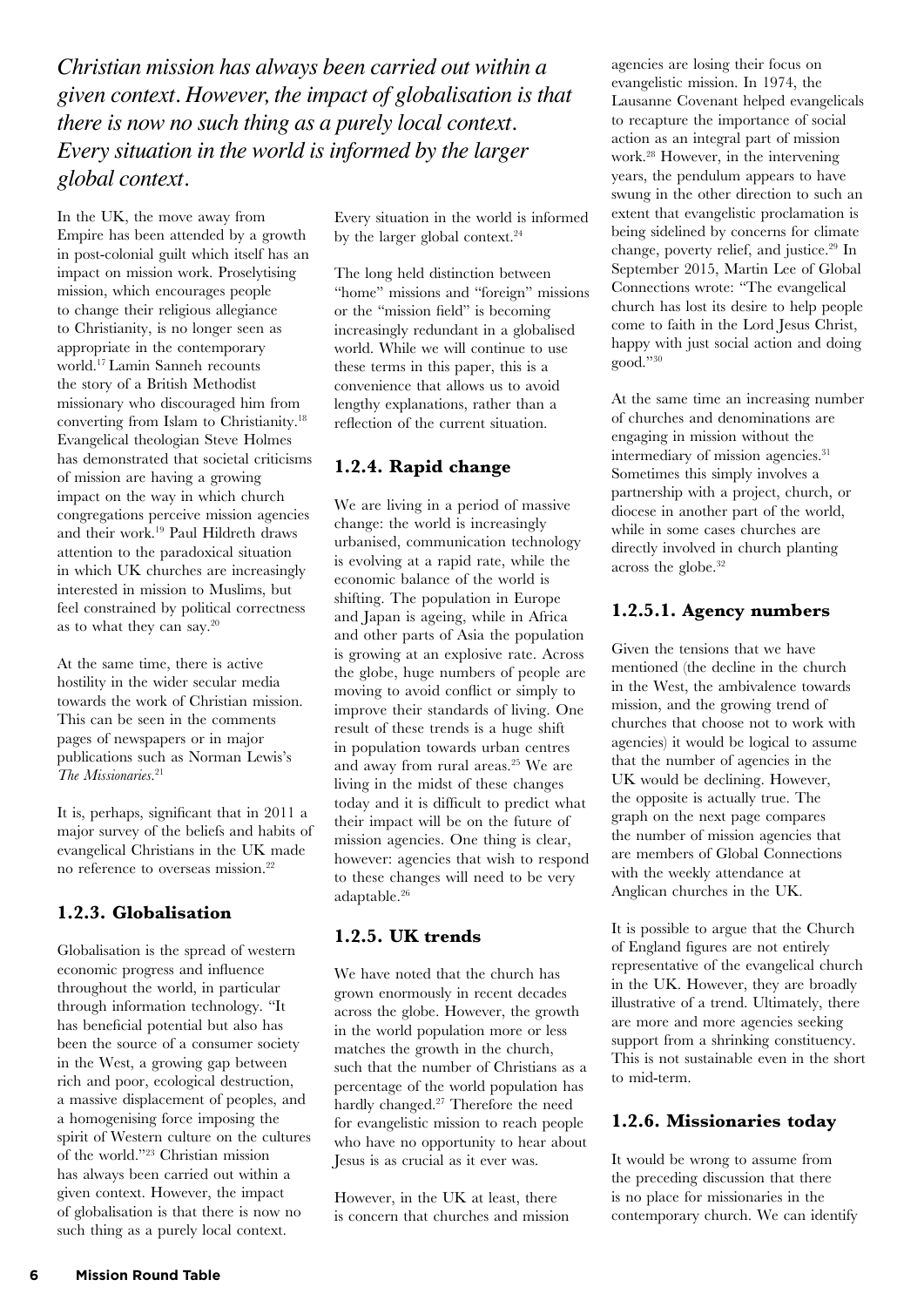

three key roles for missionaries in the world today:

1. Taking the Christian message to people who have not yet heard the message of Christ.

2. Serving the church through technical skills and providing training.

3. Encouraging and teaching the church by virtue of experiences gathered in very different cultural contexts.

However, the majority of these missionaries will not be westerners and they are unlikely to be dependent on Western structures for their work.<sup>33</sup>

#### **1.3. Summary**

This introduction has demonstrated that the world in which evangelical mission agencies operate has changed dramatically over the last fifty years or so. David Smith describes the impact of these changes in stark terms:

What is clear by now is that both the concept of mission as a one-way movement from Christendom to the un-evangelised world, and the structures devised at the close of the eighteenth century to facilitate that movement, have been overtaken by historical developments that render them increasingly irrelevant and redundant.34

At the same time as agencies confront questions about their purpose and structure, they are faced with the challenge of raising support from a

church that is both in decline and apparently less interested in overseas mission work than in previous generations and for whom the focus of mission has often shifted to the UK.35

#### **2. Current approaches**

In response to these issues, British mission agencies have made some changes to the way in which they operate. These can be broken down into two broad categories: tweaking and reforming.

#### **2.1. Tweaking**

Some agencies, in particular the larger ones that are less threatened by the current situation, are responding by improving their managerial processes, sharpening their communications and fund-raising, and adapting their funding models to meet the new challenges. These tweaks are well intentioned and often demonstrate good stewardship. However, they do not reflect the extent to which the operating environment has changed for mission agencies and are unlikely to be successful in the long term.

Paul Hildreth, in his report on mission agencies, referred to this approach as "operating within the model."36

#### **2.2. Reforming**

The alternative recommended by Hildreth is to reform the model—for agencies to find ways of deploying their workforce which reflect the current realities of the world. Generally, it is the medium-sized and smaller agencies that are adopting these strategies. They are not only more threatened by the changes in the world, but also have a flexibility to change and adapt which may not be present among some of the larger agencies. The following section illustrates some of the approaches which are being adopted.

## **2.2.1. Diaspora mission of networks**

Typically, mission agencies have built up expertise and experience in working with people from particular languages and cultures. This was done by sending missionaries to the regions where those languages and cultures were indigenous. Today, however, in a very mobile world, people from a wide array of linguistic and cultural backgrounds are found in most major towns and cities in the West. It is suggested that one future role of mission agencies would be to reach these diaspora communities.

There are various aspects to diaspora ministry that we need to note.

The first, and perhaps most obvious, is reaching settled immigrant communities with the Christian gospel. For example, there are missionaries with experience in the Indian Subcontinent who are working with Indian churches and mission groups in cities across the UK. The work they do in Britain is very similar to that which they did in India, except that they do not need to travel half way across the world. There are a number of other communities in the UK which can be reached in this way.

Equally, there are more transient diaspora communities in the business and student worlds where the expertise

*At the same time as agencies confront questions about their purpose and structure, they are faced with the challenge of raising support from a church that is both in decline and apparently less interested in overseas mission work than in previous generations and for whom the focus of mission has often shifted to the UK.*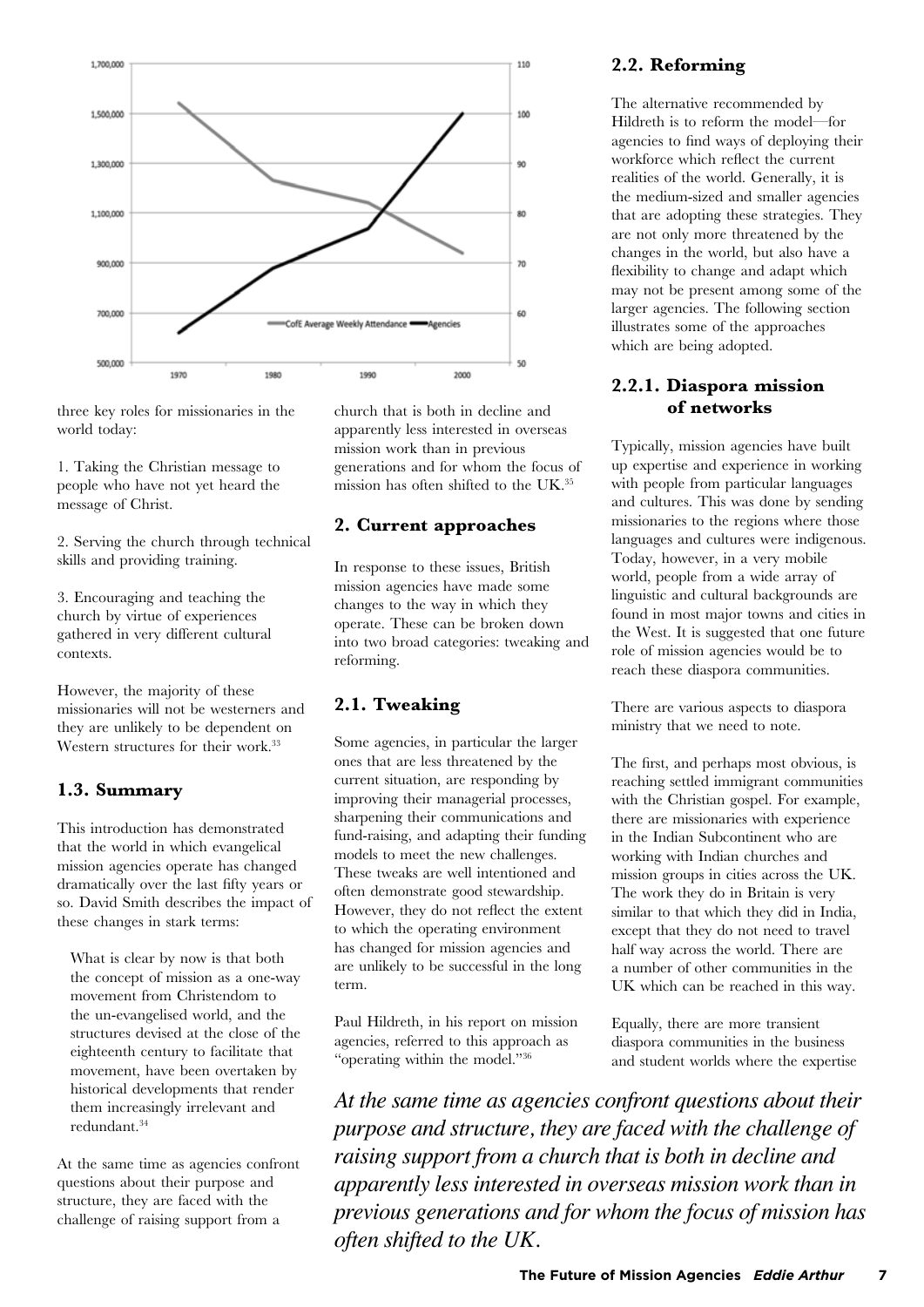*Diaspora ministry is complex and the avenues for involvement are expanding. It is undoubtedly the case that churches in the West will require support and advice as they seek to minister to the growing international communities in their midst. The challenge for mission agencies is to learn how to work alongside churches, supporting but not supplanting them.*

and experience of cross-cultural mission agencies could be of use. Reaching these transient communities is strategically important, as the visitors to the West will one day return to their own countries, perhaps taking the gospel to places where expatriate missionaries find it very difficult to work.

Ministry to refugees and asylum seekers in the West is an area of growing interest, possibilities, and concerns. Many churches are concerned for the refugee populations which are moving into their cities, but have no idea how best to serve them. Mission agencies may well be able to provide support and help in this area.

Diaspora ministry is complex and the avenues for involvement are expanding.37 It is undoubtedly the case that churches in the West will require support and advice as they seek to minister to the growing international communities in their midst. The challenge for mission agencies is to learn how to work alongside churches, supporting but not supplanting them.

## **2.2.2. Mission to the West**

As the church grows and develops in the majority world and shrinks in the West, mission is no longer unidirectional. Of particular relevance to us in this context is the flow of missionaries from former mission fields to the UK and other Western nations. A number of mission agencies, for example Latin Link, are sponsoring missionaries to plant churches amongst the indigenous British population. Harvey Kwiyani refers to this phenomenon as "the blessed reflex."38

It could be argued that there is no need for mission agencies to be involved in this movement. There are many Christians and Christian leaders who are migrating to the West, particularly from Africa, as part

of a general economic movement. These communities are planting churches where they settle. There are now many African churches in London and it has been suggested that African church-goers outnumber British ones in the city. However, these African churches have had limited impact on the British population.

## **2.2.3. Training the church in the home country**

Another channel for involvement is training churches in the home country in cross-cultural ministry. Interserve offers a number of courses which aim to train British Christians how to reach out to neighbors who have come from other countries. As the UK, and the West in general, grows more multicultural, it is clear that this sort of training will become increasingly necessary. However, it is obvious that the number of agencies that could potentially offer training far exceeds the number ever likely to be needed within the UK context.

## **2.2.4. Moving to a consultancy model**

Bryan Knell suggests that mission agencies need to encourage churches to take over the role that the agencies once adopted, while agencies themselves become consulting and advisory bodies to support churches in their mission work.39 However, this ignores the practical and administrative services that agencies can offer in supporting workers overseas.

On a more practical, though anecdotal, note, there is very little evidence that churches are using the consultancy services that agencies are already providing.

Another pragmatic issue is the general unwillingness of churches in the UK

to engage directly with mission to the unreached overseas. Though there are some honourable exceptions, most churches in Britain who take direct responsibility for mission, or who engage in overseas partnerships, tend to work in East Africa where English can be used and where there is already a significant Christian presence. If agencies are to transfer much of what they do to churches, there needs to be a significant development in the British church's vision for mission. There is currently no visible sign of this happening.

## **2.3. Where does this leave us?**

All of these suggestions have been adopted in one way or another by mission agencies in the UK, but all of these approaches have significant problems in common.

In the introduction we noted the unsustainable situation of having an increasing number of mission agencies coupled with a falling church attendance. None of the above approaches addresses this issue; indeed, some of them exacerbate it. If mission agencies are to make the shift from being sending agencies to serving churches as consultancies, then there would be a need for significantly fewer agencies than exist today.

Another issue is that each of these suggestions depends on the church, either as a local congregation or a denomination, taking a particular course of action in order to make use of the services that the agency provides. Anecdotally, there is not a great deal of evidence to suggest that churches are using agencies in this way.

The steps that agencies have taken to meet the changing situation are simply not radical enough. However, Hildreth suggests that agencies are unlikely to adopt truly radical solutions until they experience a greater degree of stress than they do at the moment.<sup>40</sup>

In the following section, we will explore some of the issues that would need to be addressed for agencies to make radical changes to the way in which they work. A first step is briefly to explore the legitimacy of agencies as separate structures in the first place.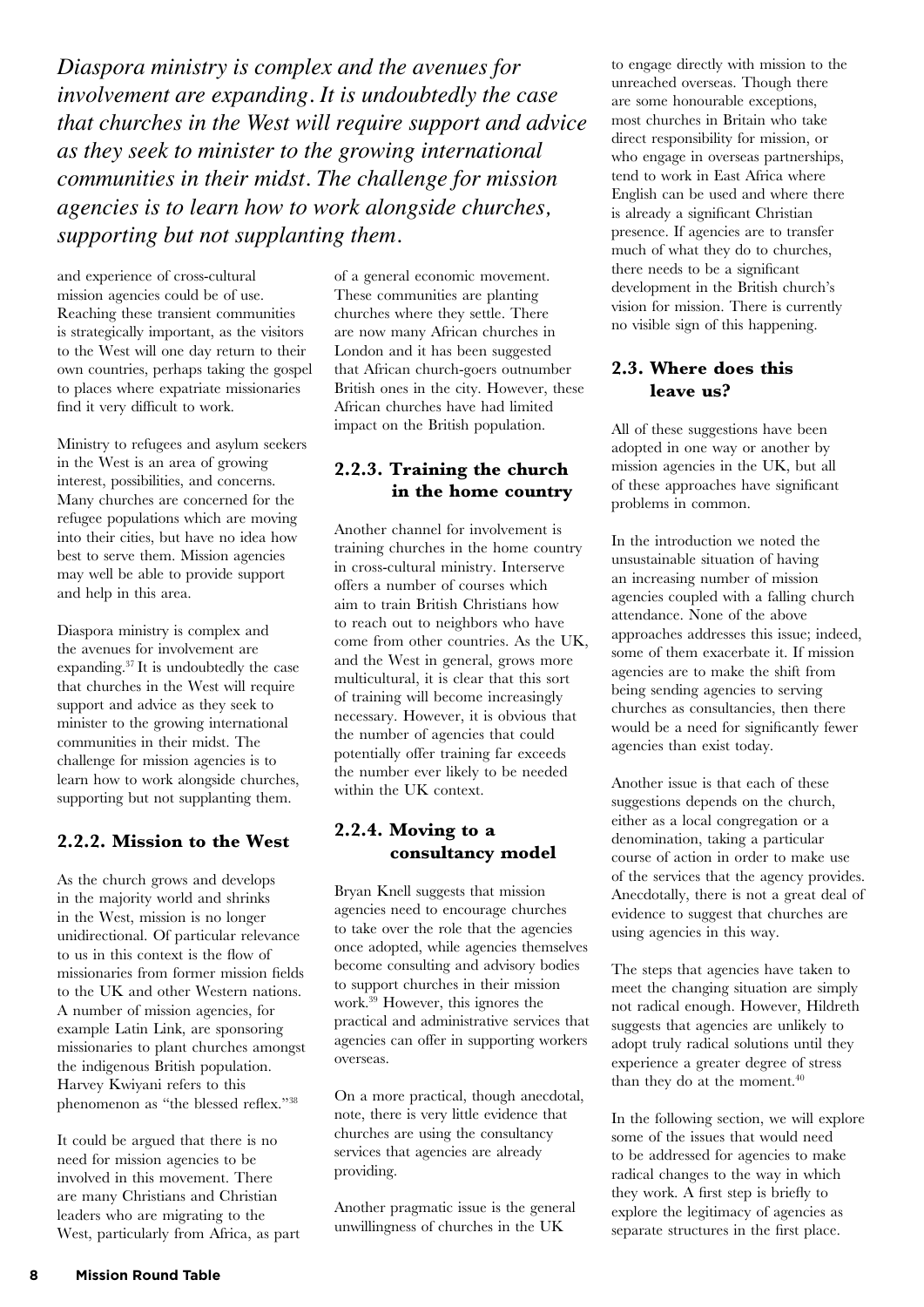## **3. Whose problem is it anyway?**

## **3.1. Legitimacy of agencies**

Up to this point, we have taken the existence of mission agencies as a given without questioning their validity. However, there are some ambiguities about the nature of agencies which need to be briefly examined before we can proceed any further.

The Lausanne Covenant is positive about the existence of specialist agencies:

"We also thank God for agencies which labor in Bible translation, theological education, the mass media, Christian literature, evangelism, missions, church renewal and other specialist fields."41

As we mentioned in the introduction, Winter rationalises the existence of agencies by suggesting that the church globally and historically has always had two types of structure: the sodalities (the voluntary orders) and modalities (the local congregations or churches).42

Winter's conclusion, however, is not universally accepted. Schnable, for example, argues that Winter's sociological explanation for church and mission structures has no biblical validity.<sup>43</sup>

Perhaps a more useful approach is one that is adopted by a number of authors who, rather than getting tied up in details of the legitimacy of agencies, seek to deal with them on pragmatic grounds. Thus Neill writes:

Missionary societies as we know them today, are in no sense a necessary part of the existence of the church; they are simply a temporary expedient for the performance of certain functions that could be performed in different ways.44

#### Similarly, Kirk concludes:

Their only theological rationale is in the service they can give to the churches, fulfilling those tasks which the churches see as necessary but which they do not have the resources on a local level to accomplish. Their main objective should be to facilitate co-operation between local

churches and across denominational boundaries. They may provide opportunities for fellowship, worship, teaching, evangelism and service, acting as catalysts and giving encouragement, but never trying to be substitutes for the churches.<sup>45</sup>

Scott Sunquist adds: "The concept of voluntary societies, as a parallel structure for mission, was not a theological conviction—it was a practical necessity."46

The role of the agency, then, is to serve as a specialist arm of the church, doing things that the church sees as necessary, but which require a degree of specialisation or international reach which the local church cannot achieve. However, this implies that the agencies need to listen to the churches and to be, in some fashion, directed by them. For various reasons, this has not always happened.

Again, Neill makes a strong point:

It was the failure of the churches to develop a missionary sense that drove certain missionary societies to adopt positions and policies which were unrelated to anything in the New Testament, and then subsequently to attempt to work out a theological rationale for that which in itself is theologically indefensible.<sup>47</sup>

Nevertheless, not all positions and policies adopted by mission agencies are "theologically indefensible."

Undoubtedly, members of the Church have sometimes unnecessarily succumbed to the entrepreneurial spirit of the age, initiating projects, and founding institutions and organisations which have been detrimental to mission rather than furthering it. On the other hand, where the Church at large is clearly failing to fulfil its mission vocation

responsibly and with dedication, initiatives by groups of Christians in obedience to the Gospel seem to be perfectly in order.48

However, these occasions when the church fails in its mission vocation should be seen as the exceptions, rather than taken as the norm. Even when agencies perceive that the church is not fulfilling its missional calling, the agency should not simply step into the breach, but should work in dialogue providing both a model and an encouragement for the church.

When a missionary is sent by one of thousands of missions, there is still the need for a local church to be the primary sending body, since mission is the work of the church—the church universal, through a local, particular church.49

## **3.2. Working with home country churches**

The contents of this section and the next will inevitably simplify the rather complex situation faced by agencies at the present time. However, one central principle needs to be retained. The future role of mission agencies must be determined in dialogue with the churches to whom the agencies are responsible.

In considering the relationship between mission agency and the church, it is convenient to identify three types of agencies.

• Denominational Agencies, such as the Baptist Missionary Society and the Anglican Church Missionary Society, are linked in some way into a denominational structure which provides (at least in theory) for clear communication and accountability. To some extent, Protestant denominational agencies can be considered as

*The role of the agency, then, is to serve as a specialist arm of the church, doing things that the church sees as necessary, but which require a degree of specialisation or international reach which the local church cannot achieve. However, this implies that the agencies need to listen to the churches and to be, in some fashion, directed by them. For various reasons, this has not always happened.*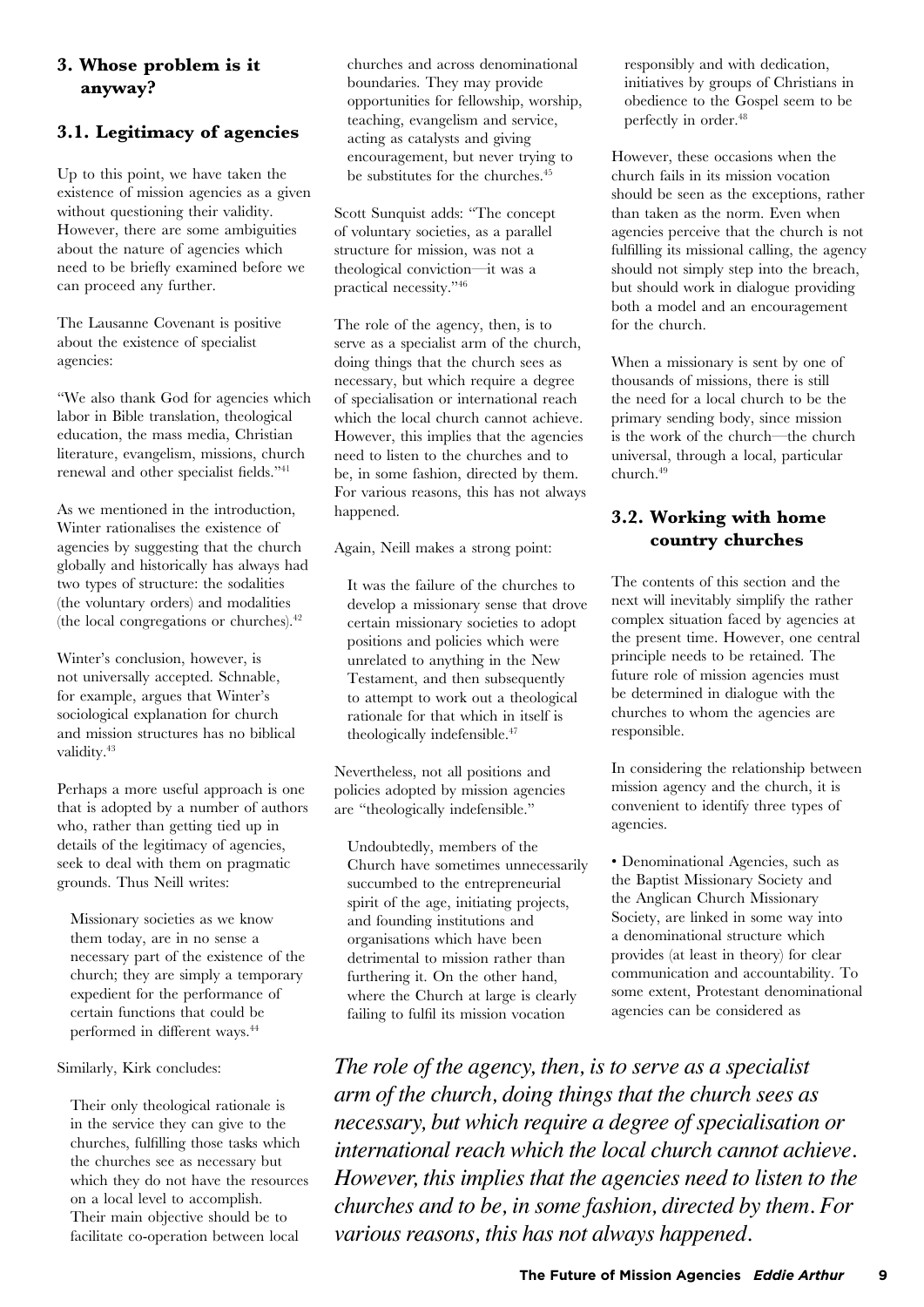homologues to the Catholic Orders which are linked in one way or another with the broader church structure.

• There are also a number of smaller agencies that have close links with a limited number of churches—often those churches which the founder of the agency attended. These agencies, if they are so inclined, are in a position to seek advice and input regarding their future from the churches to which they are accountable.

• However, these two types of agency represent a minority both in terms of the number of agencies as well as the number of missionaries sent from the UK. The faith missions, such as OMF, Wycliffe Bible Translators, and Interserve, represent a much more complex situation. These organisations tend to have links with a large number of individual churches, but much weaker links with denominational or inter-church structures. This means that it is very difficult to establish any meaningful communication between churches and the agencies regarding the agencies' future.

Typically, the board of trustees has been the mechanism by which churches have been able to have an input into the work and future plans of agencies. Over the years, most mission agencies have appointed a number of clergy to their boards, who, although they had no official representative status, could provide advice and guidance from the point of view of their churches. However, over the past few years, British charity legislation has become more complex and boards of trustees have to deal with a complex legal and financial environment. Because of this, there is less time available in board meetings for discussion of mission strategy and agencies are required to include board members from legal, accounting, and other professional backgrounds.

Equally, the fragmentation of British evangelicalism into a number of different "tribes"<sup>50</sup> makes it difficult, if not impossible, for agencies to have boards which represent the full spectrum of evangelicalism.

The proliferation of mission agencies is another modern problem at this point. To the insider, the various agencies have different purposes and characters, but to a busy church leader they look very much alike and it is impossible to engage with all of them.

There is, perhaps, a need for a national dialogue which involves leaders from a range of church backgrounds as well as a number of agencies to consider the future shape of mission support and involvement from the UK.

## **3.3. Working with field churches**

On the surface, seeking advice and input from churches on "the field" is simpler than the situation in the "home country." Whereas agencies may have to relate to multiple churches at home, they will, with a few exceptions, relate to only one or two denominations on the field and they may well have direct organisational links to that denomination.

However, two significant issues may impact the quality of dialogue: the first is the quality of the partnership between mission and church and the second concerns the future direction of the church across the world.

Partnership is a wonderful idea; pity about the practice! Truly equal sharing will remain problematic across the world Church as long as material resources are so unevenly owned. All too often Western Churches and mission agencies use either financial inducements or veiled threats of withdrawal to promote their own concepts of mission and evangelism, church growth, development and social struggle. Sometimes a cloak of respectability is given to Western programmes and strategies by ensuring that indigenous leadership from the Third World has a high profile. Yet the most important decision-making and longterm planning are still done outside the situation. $51$ 

This issue of the relationship between agencies and the churches that they have helped to found has been of concern since the days of Henry Venn. However, if agencies are to discover their future role, then they will need to find ways to facilitate honest, open, and unbiased dialogue with their partners in the countries where they work.<sup>52</sup>

This dialogue needs to take into account the basic change in the nature of the church that we highlighted in the introduction—the fact that the majority of Christians now live in the continents of the South and East, not the Western home of mission agencies.

Hanciles highlights this point: "there can be little doubt that the future of global Christianity is now inextricably bound up with non-Western initiatives and developments. This is supremely applicable to missionary enterprise."53

In the light of this, Hanciles suggests that there is a need to address a number of issues:

• The preponderance of American/ Western concepts which dominate approaches to mission. These include short-term missions ("many of which amount to little more than Christian tourism with a touch of scheduled humanitarianism") and terms such as "unreached peoples" and "the 10/40 Window" ("both of which reflect Western mapping of the world and ignore the living witness of Christians residing in non-Western contexts").

• Western missionary action and thinking reflect over-dependence on material resources and confuse quantifiable measures of growth or human development with missionary success.

• There is a need to rethink our understanding of Christian mission, but the current structures may be too entrenched to allow this thinking to take place.

Hanciles concludes his argument thus:

The main problem is that Western missiologists are stuck with definitions, models, and instruments of measurement associated with Western operations and ill-suited for evaluation of new non-Western initiatives. For starters, the term "missionary" is generally linked with "command and go structures" and is typically applied to individuals "sent" by an organisation to a foreign country (usually outside the West). The initiatives, movements, and sheer numbers involved in the non-Western missionary movement are of a scale and magnitude that defy statistical analysis; nor are they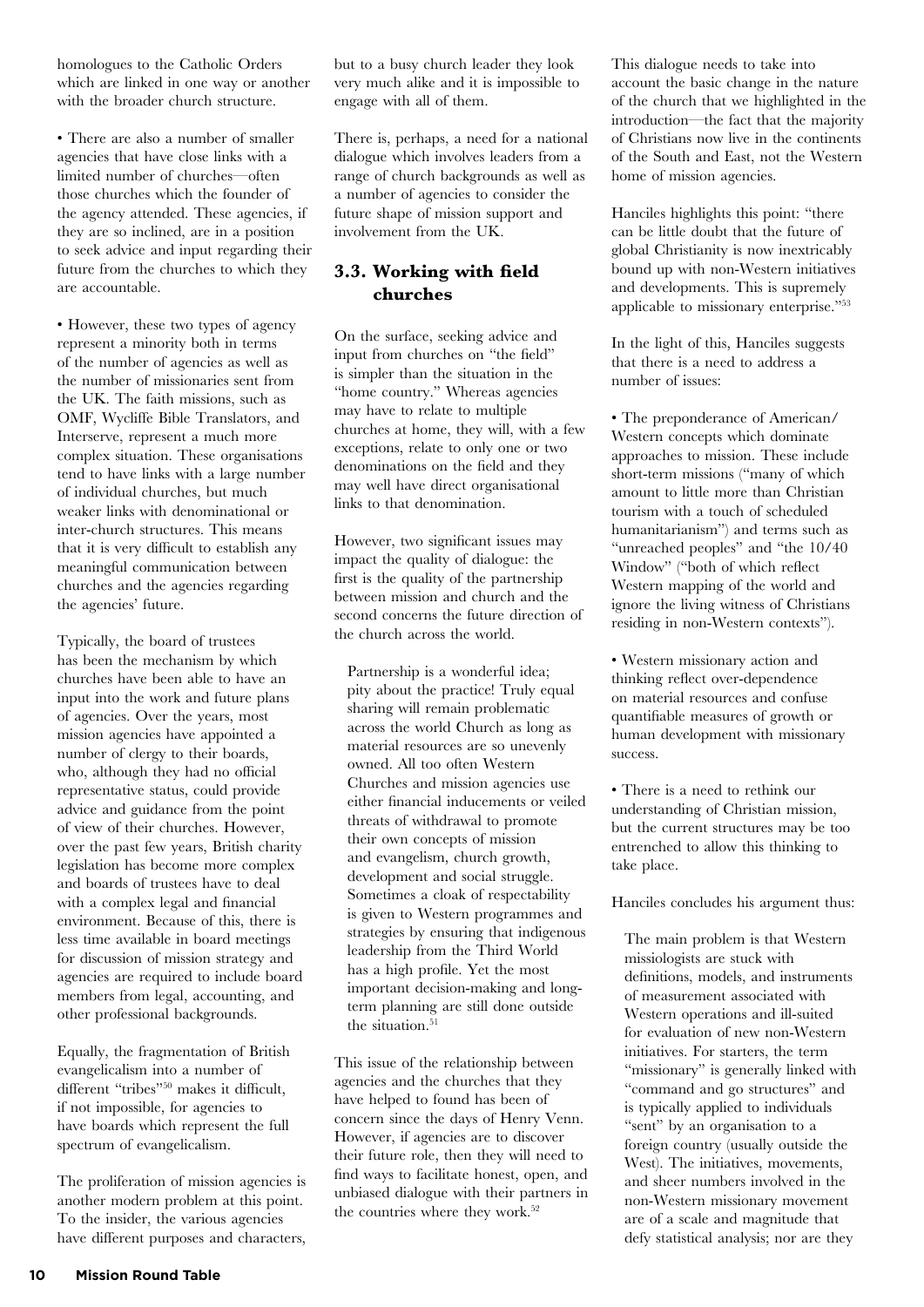driven by the results-orientated calculations with which the American missionary movement is notoriously obsessed. The reasons are not hard to find: Non-Western initiatives are disconnected from structures of domination and control, freed from the bane of triumphalism (and the militant aggression associated with it), less resource-dependent/ oriented, and bereft of territorial understanding of mission. But these developments hint at something far more significant. The new "centre" is radically different and failure to appreciate this fact impoverishes our understanding of its profound historical implications.<sup>54</sup>

Hanciles' point is that the shift in the centre of gravity of the church is not just a numerical issue, it is also a conceptual and theological one and mission agencies need to take this into account.

## **4. Conclusion**

British mission agencies face a twin problem: the decline of the church in the UK is undermining their support base (at a time when the number of agencies is still increasing) and their *raison d'être* is called into question by the growth of the church worldwide.

For the most part, agencies have reacted to their dramatically altered circumstances by effecting limited or incremental changes which do not reflect the Copernican nature of the transformation of the world church.55

If it is the role of agencies to support churches in their mission, and they are not serving churches, then the agencies no longer have a function. If the agencies fail to adapt adequately to a changing situation, then they should close.

Any future plans for agencies should be directed towards them helping to support churches across the world, not towards their own survival. In all likelihood, the number of mission agencies in the UK will start to decline in the next few years. Ideally, this should be done intelligently with an eye to preserving those functions which support the church. The fear is that financial or other pressures will cause agencies to fold without the opportunity to provide for the continuation of that which they do well.

In order to find their role for the future, agencies need to be in dialogue with churches in their sending countries and also with churches in the countries where they work. However, it is likely that churches in different contexts will have very different priorities. One simple example of this relates to the placement of missionaries. The Lausanne Covenant suggests that there are situations in which expatriate missionaries are a hindrance rather than a help to local mission:

A reduction of foreign missionaries and money in an evangelised country may sometimes be necessary to facilitate the national church's growth in self-reliance and to release resources for unevangelised areas.<sup>56</sup>

The presence of foreign missionaries (and foreign funding) can stifle the growth of the church. Even so, a "sending church" may still wish to send a missionary into that situation. It could be that they "feel a call" to work in a specific country, or it could be they feel that by sending missionaries it will help their congregation to understand the needs of the world. Whatever the reasons, there is a potential clash between the interests of the sending and receiving churches.

Balancing these competing priorities and conceptions will be a major preoccupation for mission agencies in the future. This will not be easy. For the most part, agencies are dependent on churches in the West for their personnel and finances, but as Hanciles has noted, the way in which the new, growing churches of the South conceive of mission can be very different than their Western counterparts. Finding a way to serve the growing Southern church, while not alienating those in the West who provide resources is likely to be extremely difficult. However, agencies must avoid, at all costs, imposing a Western agenda on other churches simply because the West is in possession of more financial resources.

Nevertheless, although this represents a significant challenge, it also opens up the possibility of an important new role for mission agencies: stimulating dialogue between the churches of the West and the rest of the world.

The World Council of Churches emerged from the 1910 Edinburgh Missionary Conference and while evangelicals may suggest that the WCC has lost its way theologically, it is clear that mission is a theme which can serve to draw Christians and churches together. International Denominations, such as the Anglican Community, are able to create links between churches and dioceses around the world. However, mission agencies, with their breadth of church affiliations, are in a position to facilitate much broader dialogue than can be achieved within a denominational structure. This does not suggest recreating a large conference or organisation along the lines of the WCC or the Lausanne Movement; those structures exist already, though it could be argued that they have little effect at a grassroots level.<sup>57</sup> However, agencies, with their grassroots contacts, will have a key role in the future in finding ways for exchange, communication, and shared mission between churches in very different parts of the world. MRT

 William Carey, *An Enquiry Into the Obligations of Christians, to Use Means for the Conversion of the Heathens* (London: Carey Kingsgate Press, 1961); http://www.wmcarey.edu/carey/enquiry/ anenquiry.pdf (accessed 19 January 2017). There were a number of Protestant mission structures which predate Carey, including the SPCK (1698) and the USPG (1701). The Cromwellian parliament in 1649 debated the establishment of a society to support mission in North America (J. Cox, *The British Missionary Enterprise since 1700* (London: Routledge, 2009), 8, 13). There were also a number of continental mission structures in existence as Carey acknowledges in his Enquiry. However, Carey provided both a theological rationale and a pragmatic structure which allowed for the flowering of the Protestant mission movement.

3 Global Connections, "List of Members," Global Connections, http://www.globalconnections. org.uk/list-of-members/all (accessed 25 January 2017).

4 Klaus Fiedler, *The Story of Faith Missions* (Oxford: Regnum, 1994), 11.

5 D. W. Smith, *Mission After Christendom* (London: Darton, Longman and Todd, 2003), 25.

6 D. J. Bosch, *Transforming Mission: Paradigm Shifts in Theology of Mission* (Maryknoll, NY: Orbis, 1991), 330.

7 See, for example, P. G. Hiebert, "The Flaw of the Excluded Middle," Missiology 10, no. 1 (1982): 35–47.

8 Andrew F. Walls, *The Cross-Cultural Process in Christian History: Studies in the Transmission and Appropriation of Faith* (Maryknoll, NY: Orbis, 2002), 31.

9 Peter Jenkins, *The Next Christendom: The Coming of Global Christianity* (Oxford: Oxford University Press, 2002), 2.

<sup>1</sup> Ralph D. Winter, "The Two Structures of God's Redemptive Mission," Missiology: *An International Review 2*, no. 1 (1974): 121-139.